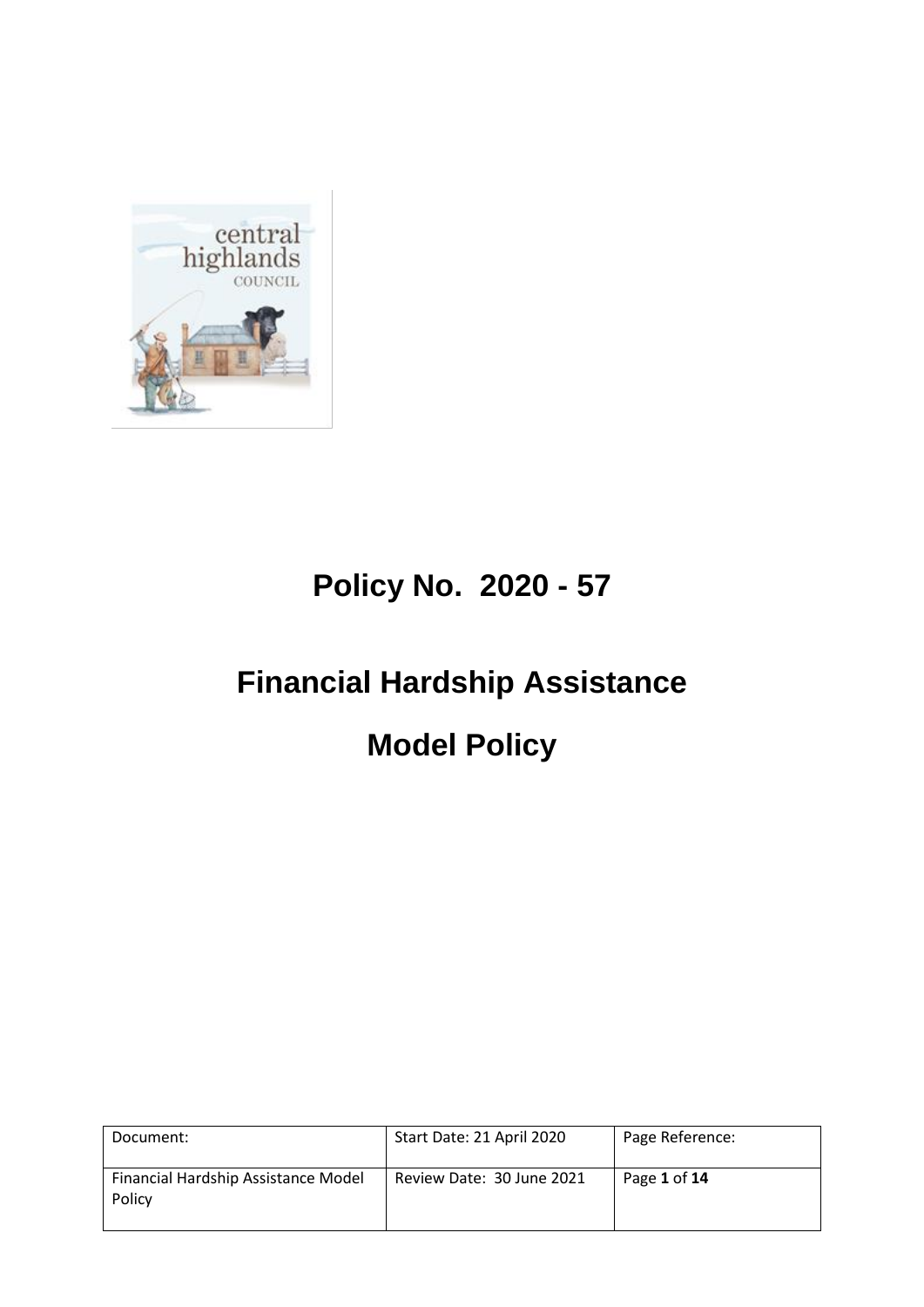## Document Control

| <b>Policy Name</b>                            | <b>Financial Hardship Assistance Policy</b>                           |
|-----------------------------------------------|-----------------------------------------------------------------------|
| <b>First issued/approved</b>                  | 21 April 2020                                                         |
| Source of approval/authority                  | <b>Council Meeting</b>                                                |
| Last reviewed                                 |                                                                       |
| Next review date                              | 30 June 2021                                                          |
| <b>Version number</b>                         | 1.0                                                                   |
| <b>Responsible Officer</b>                    | <b>General Manager</b>                                                |
| Department responsible for policy development | Corporate & Financial Services                                        |
| <b>Strategic Plan reference</b>               |                                                                       |
| <b>Related policies</b>                       | Local Government Act 1993, Part 9 – Rates<br>$\bullet$<br>and Charges |
|                                               | Rates and Charges Policy<br>$\bullet$                                 |
| <b>Publication of policy</b>                  | www.centralhighlands.tas.gov.au                                       |

| Document:                                     | Start Date: 21 April 2020 | Page Reference:  |
|-----------------------------------------------|---------------------------|------------------|
| Financial Hardship Assistance Model<br>Policy | Review Date: 30 June 2021 | Page $2$ of $14$ |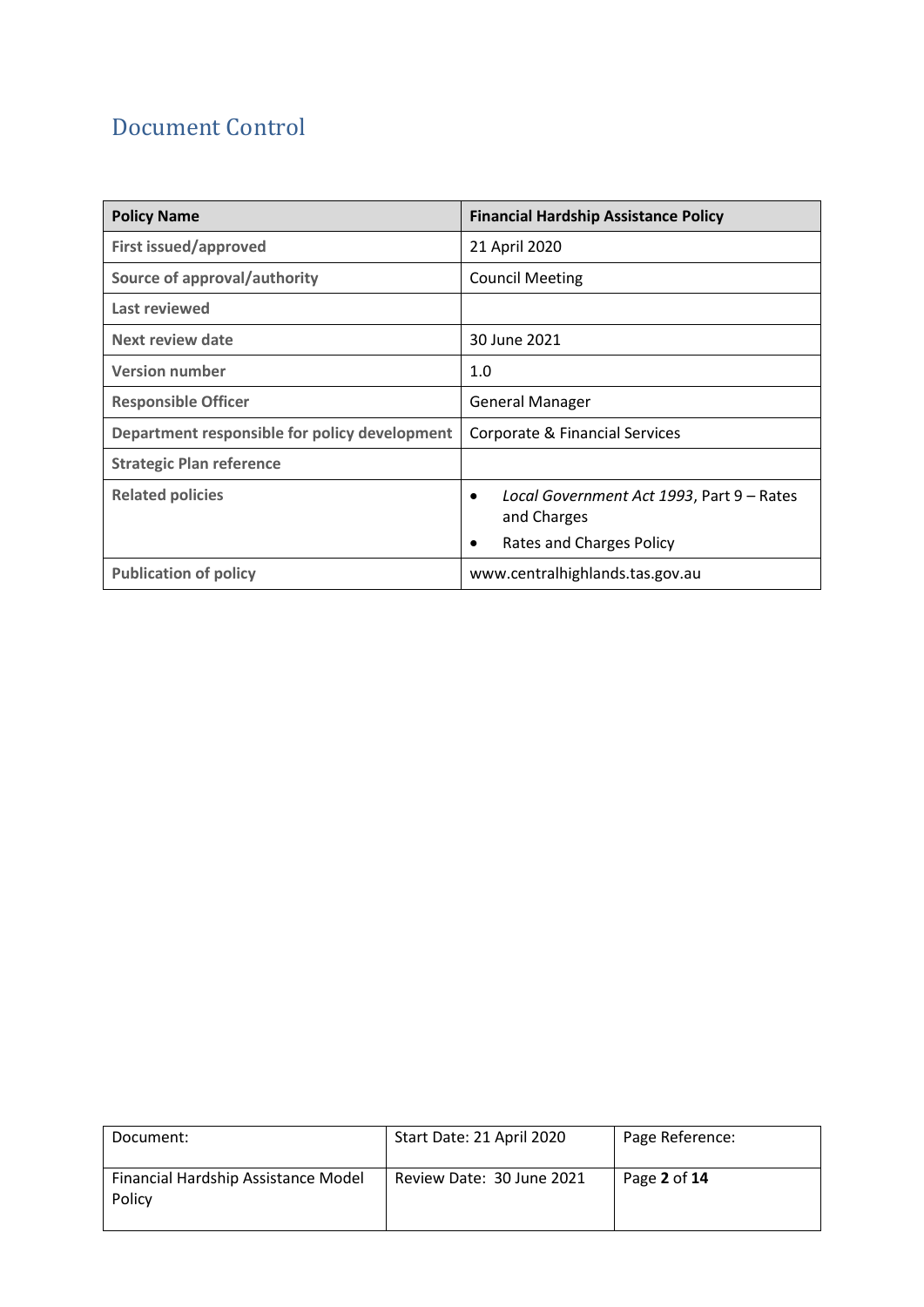## Contents

| $\mathbf{1}$   |       |  |
|----------------|-------|--|
|                | 1.1   |  |
|                | 1.2   |  |
|                | 1.2.1 |  |
|                | 1.2.2 |  |
|                | 1.3   |  |
|                | 1.4   |  |
|                | 1.5   |  |
| $\overline{2}$ |       |  |
|                | 2.1   |  |
|                | 2.2   |  |
|                | 2.3   |  |
|                | 2.3.1 |  |
|                | 2.3.2 |  |
|                | 2.3.3 |  |
| $\overline{3}$ |       |  |
|                | 3.1   |  |
|                | 3.2   |  |
| 4              |       |  |
|                | 4.1   |  |

| Document:                                     | Start Date: 21 April 2020 | Page Reference: |
|-----------------------------------------------|---------------------------|-----------------|
| Financial Hardship Assistance Model<br>Policy | Review Date: 30 June 2021 | Page 3 of 14    |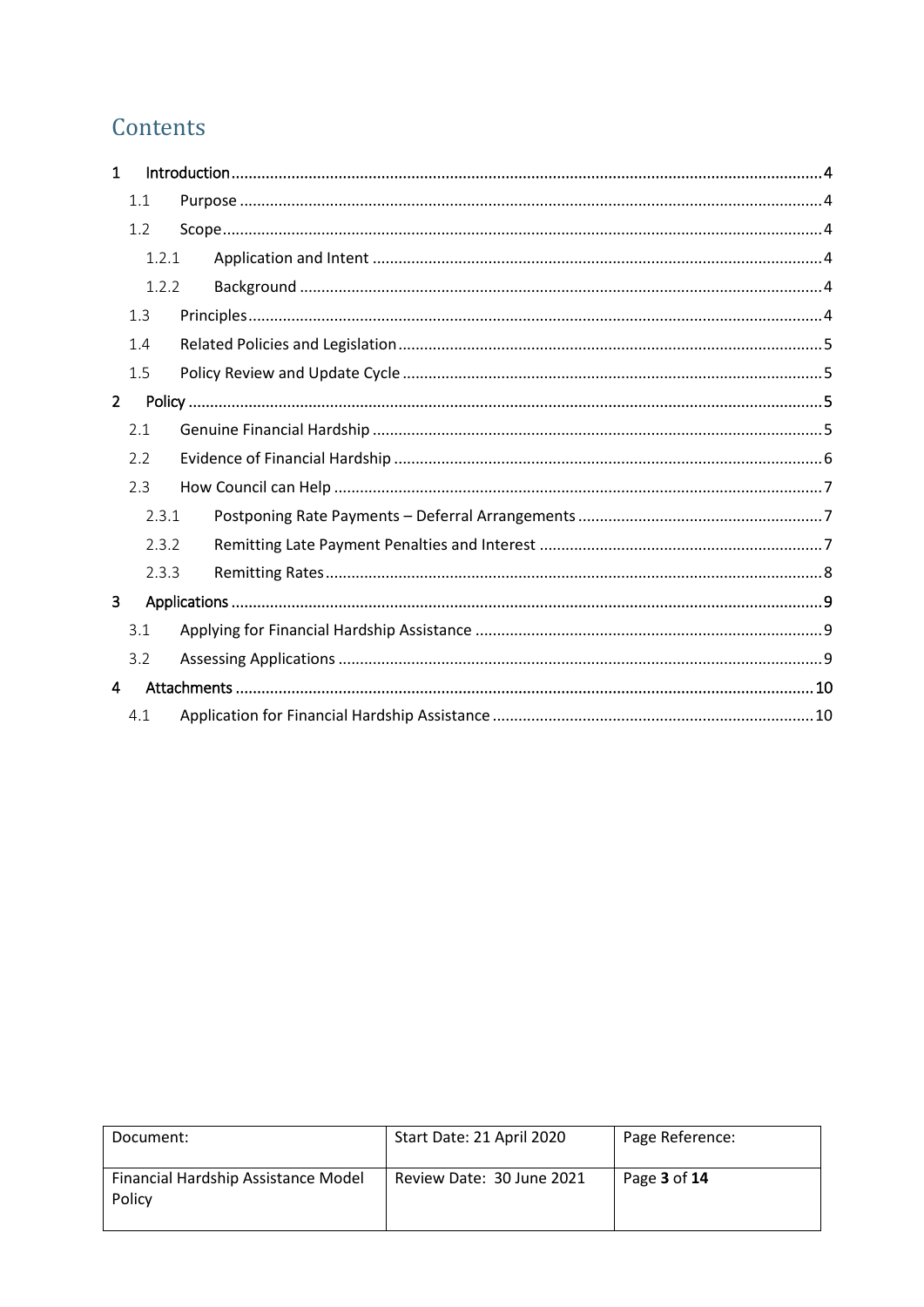## <span id="page-3-0"></span>1 **Introduction**

#### <span id="page-3-1"></span>1.1 Purpose

The purpose of this policy is to enable Council to provide assistance to community members who are suffering financial hardship by providing an appropriate level of relief from Local Government rates.

#### <span id="page-3-2"></span>1.2 Scope

#### <span id="page-3-3"></span>1.2.1 Application and Intent

This policy applies to ratepayers experiencing genuine and serious financial hardship and needing assistance to meet both their basic needs and their rate payment obligations to Council. It is not intended to be used to maintain financial positions for those who do not need it and are not genuinely impacted by serious financial hardship.

This policy applies only to Council rates and charges levied in accordance with Part  $9 -$  Rates and Charges of the *Local Government Act 1993*. This policy does not apply to rates or fees collected on behalf of other authorities in accordance with section 88 of the *Local Government Act 1993*, such as fire service contributions collected pursuant to section 79B of the *Fire Service Act 1973*.

#### <span id="page-3-4"></span>1.2.2 Background

This policy was developed and implemented during the 2020 COVID-19 coronavirus pandemic that is spreading across the world. To respond to the disease, governments around the world are shutting down social activities and interaction to prevent transmission, which is necessarily causing significant impacts on many economic activities and transactions. As a result, many people have lost jobs, their clients or their business, destroying incomes and spending. Council is determined to assist those most critically impacted by the economic slowdown caused by the pandemic with a robust and fair hardship policy.

Despite this, serious financial hardship can occur at any time, so this policy is designed to address a range of circumstances.

### <span id="page-3-5"></span>1.3 Principles

This policy will be applied in accordance with the following principles:

- (1) Consistent, equitable and respectful treatment of all residents and ratepayers that is sensitive to their specific circumstances.
- (2) Maintaining Council's ability to provide essential services to our community through appropriately applied rating.

| Document:                                     | Start Date: 21 April 2020 | Page Reference: |
|-----------------------------------------------|---------------------------|-----------------|
| Financial Hardship Assistance Model<br>Policy | Review Date: 30 June 2021 | Page 4 of 14    |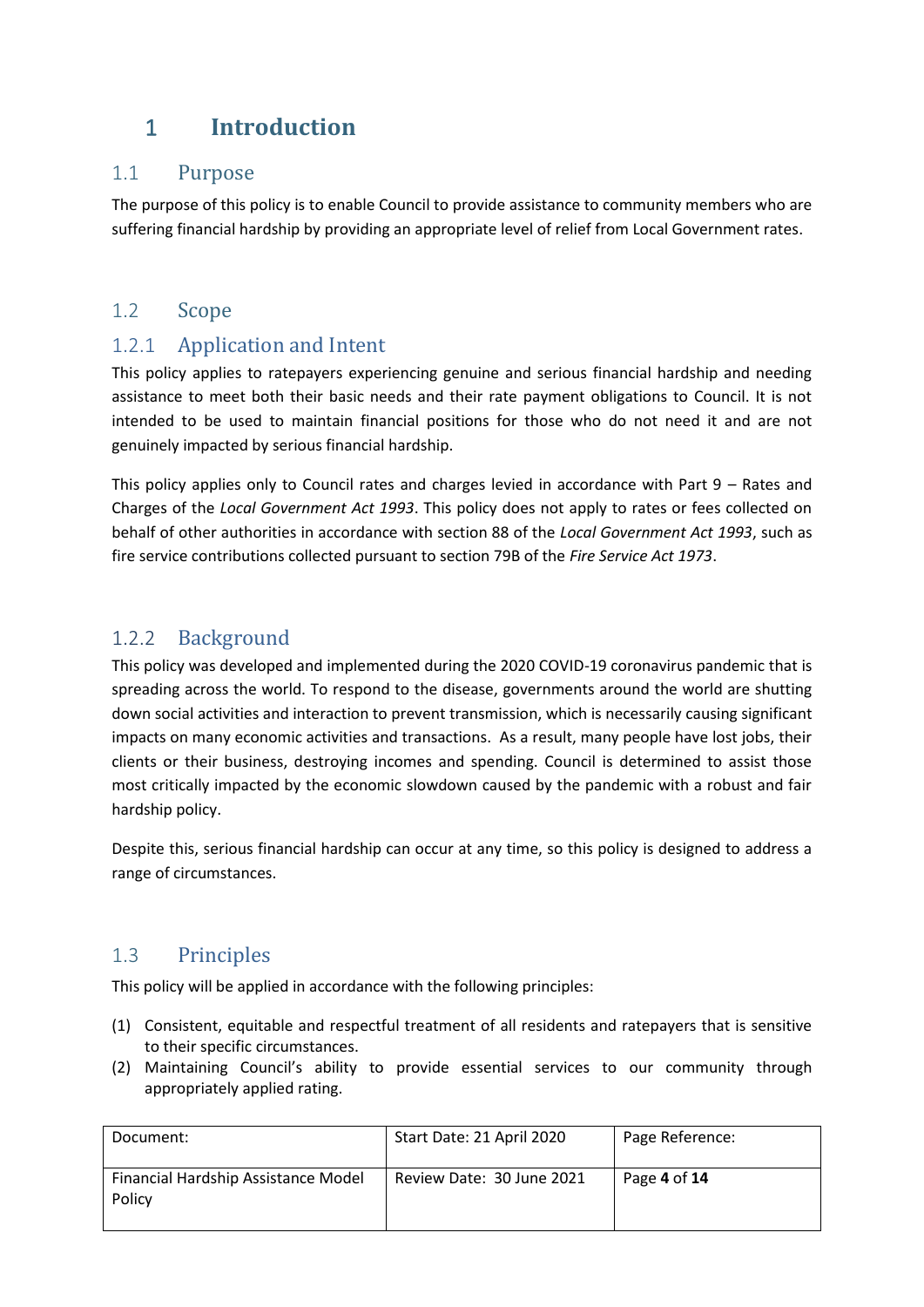- (3) Assisting ratepayers who are suffering serious financial hardship, so that they may overcome these circumstances and return to financial stability and contributing equitably to local services.
- (4) Ensuring that those able to contribute to local services, continue to do so.
- (5) Minimising the opportunity for misuse, exploitation or fraud by ensuring decisions made to provide special relief or assistance are supported by sufficient evidence.
- (6) Maintaining confidentiality and privacy of applicants and ratepayers, their applications and any information provided.

### <span id="page-4-0"></span>1.4 Related Policies and Legislation

This policy relates to and depends on other Council policies, as well as Tasmanian Government legislation, including:

- $\triangleright$  Local Government Act 1993, Part 9 Rates and Charges<sup>1</sup>, particularly:
	- o Section 86A General principles in relation to making or varying rates
	- o Sections 125-127 Postponement of payment
	- o Section 128 Late payments
	- $\circ$  Section 129 Remission of rates
- *COVID-19 Disease Emergency (Miscellaneous Provisions) Act 2020*<sup>2</sup>
- Rates and Charges Policy (pursuant to section 86B of the *Local Government Act 1993*).

#### <span id="page-4-1"></span>1.5 Policy Review and Update Cycle

This policy is to be reviewed initially in July or August 2021 and thereafter, every four years.

## <span id="page-4-2"></span>2 **Policy**

#### <span id="page-4-3"></span>2.1 Genuine Financial Hardship

According to the Australian Taxation Office (ATO)<sup>3</sup>, individuals are considered to be in serious hardship when they are unable to provide the following for themselves, their family or other dependants:

(1) Food;

**.** 

- (2) Accommodation;
- (3) Clothing;
- (4) Medical treatment;
- (5) Education;
- (6) Other basic necessities.

<sup>&</sup>lt;sup>3</sup> See: [https://www.ato.gov.au/General/Financial-difficulties-and-serious-hardship/Individuals-with-serious](https://www.ato.gov.au/General/Financial-difficulties-and-serious-hardship/Individuals-with-serious-hardship/)[hardship/](https://www.ato.gov.au/General/Financial-difficulties-and-serious-hardship/Individuals-with-serious-hardship/)

| <b>Haluship</b>                               |                           |                 |
|-----------------------------------------------|---------------------------|-----------------|
| Document:                                     | Start Date: 21 April 2020 | Page Reference: |
| Financial Hardship Assistance Model<br>Policy | Review Date: 30 June 2021 | Page 5 of 14    |

<sup>&</sup>lt;sup>1</sup> See: <u>https://www.legislation.tas.gov.au/view/html/inforce/current/act-1993-095#HP9@HD9@EN</u>

<sup>&</sup>lt;sup>2</sup> See:<https://www.legislation.tas.gov.au/view/whole/html/inforce/current/act-2020-011>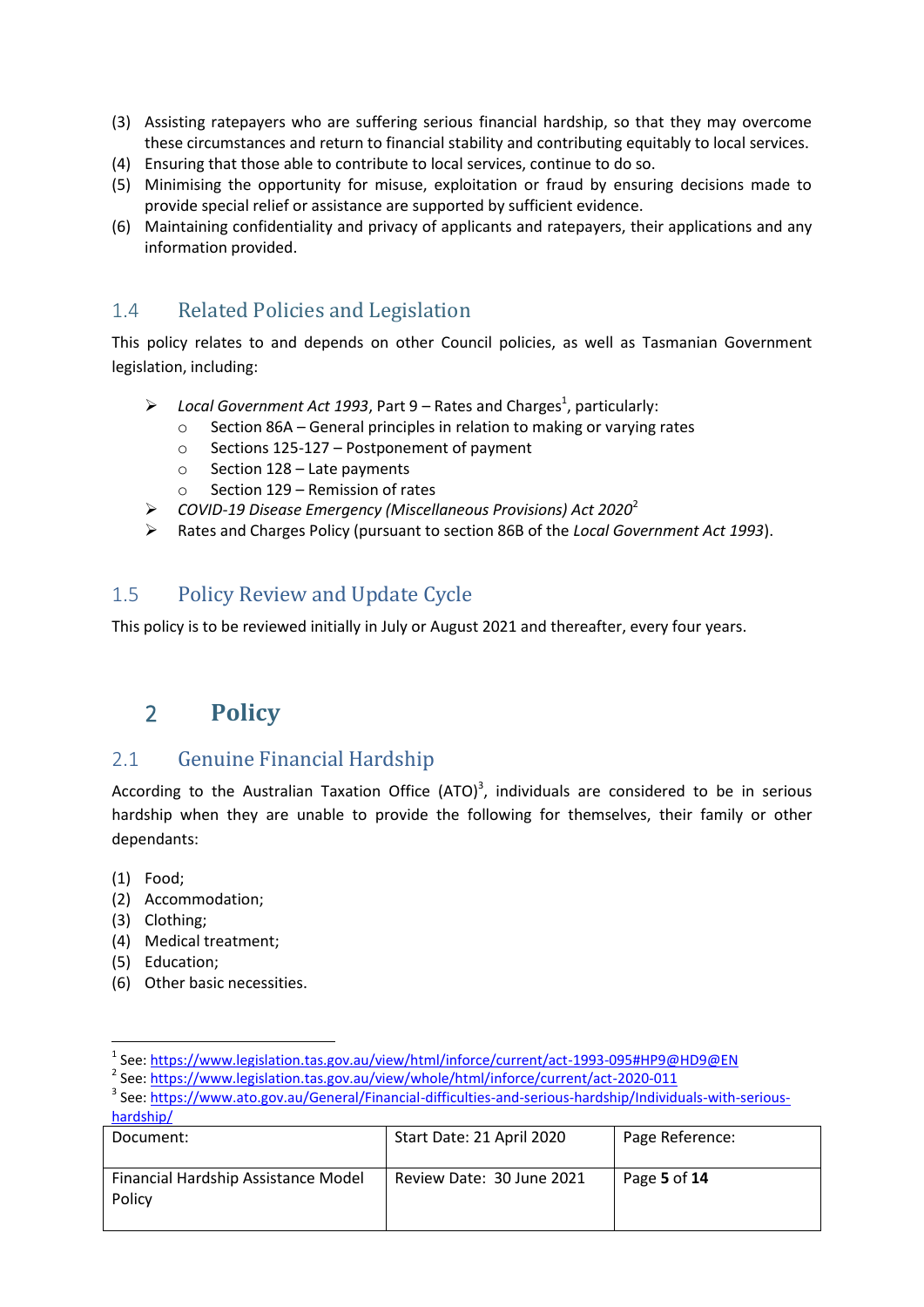A number of factors can contribute to or trigger serious financial hardship, including:

- (1) Loss of employment of the property owner, family member or household primary income earner;
- (2) Serious illness, including physical incapacity, hospitalization, or mental illness of the property owner or family member;
- (3) A natural disaster;
- (4) A public health emergency or declared state of emergency;
- (5) Family tragedy;
- (6) Family breakdown;
- (7) Financial misfortune;
- (8) Other serious or complicating circumstances.

Community wide issues and circumstances, such as the COVID-19 pandemic, may impact financial hardship, but hardship is always assessed at an individual level, and requires reviewing personal circumstances.

Serious financial hardship involves both low income/cash flow and a low asset base. Personal property portfolios beyond a primary residence [or a business's primary operating space] can be employed to improve an applicant's cash flow and financial sustainability. Applications for assistance on residential investment properties will not be considered.

#### <span id="page-5-0"></span>2.2 Evidence of Financial Hardship

Applicants will need to provide evidence of their circumstances of financial hardship to justify Council's special consideration of their case. The type of evidence required will depend on your circumstances and may include, for example, one or more of the following:

- $\triangleright$  Assessment by an independent accredited financial counsellor demonstrating an inability to both pay rates and to rearrange asset portfolios to facilitate payment;
- $\triangleright$  A statutory declaration from an appropriate and independent professional, familiar with the applicant's circumstances (e.g. a family doctor for health-related evidence, a bank official, insurance policy manager, etc.);
- $\triangleright$  Pending disconnection of essential services, like water, electricity, gas (does not include mobile phone or internet bills);
- $\triangleright$  Notice of impending legal action;
- $\triangleright$  Letter from charitable organisation regarding loss of employment or inability to provide for basic necessities;
- $\triangleright$  Bank notice for example, overdraft call or mortgaged property repossession;
- $\triangleright$  Employer notice of redundancy or termination of employment;
- $\triangleright$  Overdue medical bills;
- $\triangleright$  Letter from doctor verifying the inability to earn an income due to illness or caring for a sick family member;
- $\triangleright$  Final notice from school regarding payment of mandatory fees:
- $\triangleright$  Funeral expenses:
- $\triangleright$  Repossession notice of essential items, like a car or motorcycle.

| Document:                                     | Start Date: 21 April 2020 | Page Reference: |
|-----------------------------------------------|---------------------------|-----------------|
| Financial Hardship Assistance Model<br>Policy | Review Date: 30 June 2021 | Page 6 of 14    |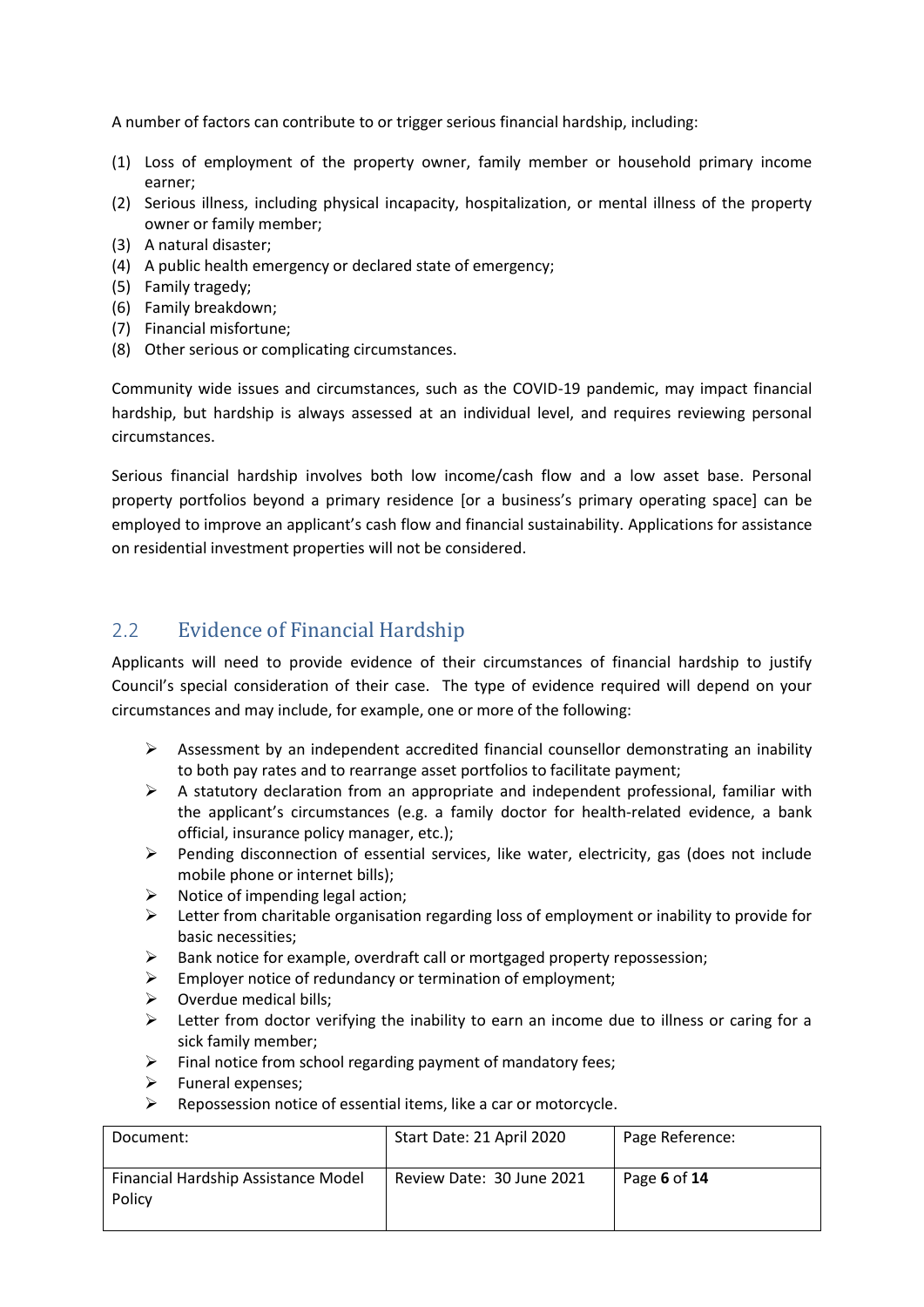### <span id="page-6-0"></span>2.3 How Council can Help

The *Local Government Act 1993* provides Council with three methods of rate relief:

- (1) Postponing rate payments (sections 125-127)
- (2) Remission of late payment penalties or interest (section 128)
- (3) Remission of rates (section 129)

#### <span id="page-6-1"></span>2.3.1 Postponing Rate Payments – Deferral Arrangements

In confirmed cases of financial hardship, Council may choose deferral of individual rates payments within a defined period, in whole or in part, to be paid back at a later date, subject to any conditions Council determines. The deferral arrangement applies to specified payments and other rate payments are not affected and continue to accrue as normal.

The terms of rate deferral arrangements will be proportionate to the applicant's demonstrated financial hardship circumstances, so supplying sufficient evidence of these circumstances is important for developing the appropriate terms.

Rate payment deferrals approved under this section are typically deferred by 3 months. However, rate deferral arrangements can only defer individual payments up to a maximum of two (2) years and only in the most serious circumstances.

All deferred payments must be repaid as specified in accordance with the deferral arrangement, otherwise regular late payment penalties and/or interest will apply.

Ratepayers who are subject to a deferral arrangement who overcome their financial hardship circumstances are encouraged to begin repaying their deferred rates payments as early as they are able.

Note that Council may revoke any postponement of rates payments at any time, in accordance with section 127 of the *Local Government Act 1993*, by giving 60 days notice in writing to the ratepayer.

#### <span id="page-6-2"></span>2.3.2 Remitting Late Payment Penalties and Interest

For typical circumstances that are not of financial hardship, rates must be paid by the due date and Councils may charge a penalty or daily interest or both for each late payment. However, for confirmed cases of financial hardship, Council may waive either the applicable late payment penalties, or the interest accumulated, or both, for a specified period that relates to the period of financial hardship.

| Document:                                     | Start Date: 21 April 2020 | Page Reference: |
|-----------------------------------------------|---------------------------|-----------------|
| Financial Hardship Assistance Model<br>Policy | Review Date: 30 June 2021 | Page 7 of 14    |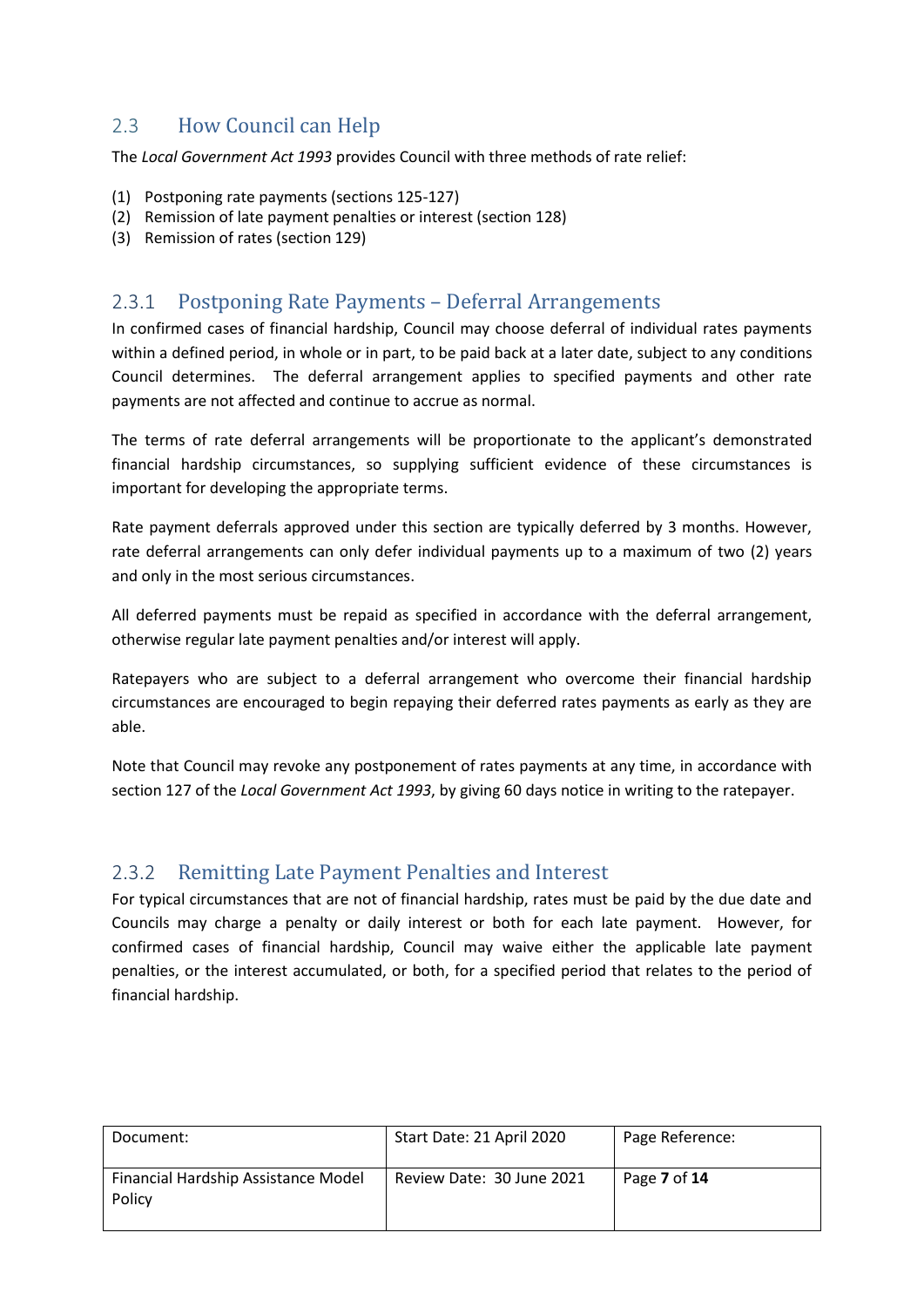#### <span id="page-7-0"></span>2.3.3 Remitting Rates

Remission of any rates, late payment penalties or interest, in part or in full, is reserved only for the most serious and exceptional of financial hardship cases. Even in these cases, deferral of rate payments must be applied for and granted first, before an application for rates remission can be considered.

After the applicant has entered into a deferral arrangement with Council, the applicant may apply for remission of rates. The application must demonstrate:

- (1) Financial hardship;
- (2) Exceptional and serious circumstances;
- (3) How the applicant's exceptional financial hardship circumstances make the maximum term deferral arrangement under section [2.3.1](#page-6-1) unfeasible and unreasonable to fulfil; and
- (4) How enforcing fulfilment of the maximum term deferral arrangement would only deepen the seriousness of applicant's financial hardship and critically impact their ability to provide for the basic living necessities (food, accommodation, clothing, medical treatment) of the applicant and dependents.

In the interests of community fairness and equity, wherever possible and appropriate in determining rates remission applications:

- (1) Deferral arrangements are preferable to rates remission;
- (2) Amounts or proportions of rates to be remitted are to be minimised, for example, below \$1000 or 50%; the remainder subject to payment arrangements;
- (3) Instances of rates remission are to be minimised to no more than one rates remission per applicant.

| Document:                                     | Start Date: 21 April 2020 | Page Reference: |
|-----------------------------------------------|---------------------------|-----------------|
| Financial Hardship Assistance Model<br>Policy | Review Date: 30 June 2021 | Page 8 of 14    |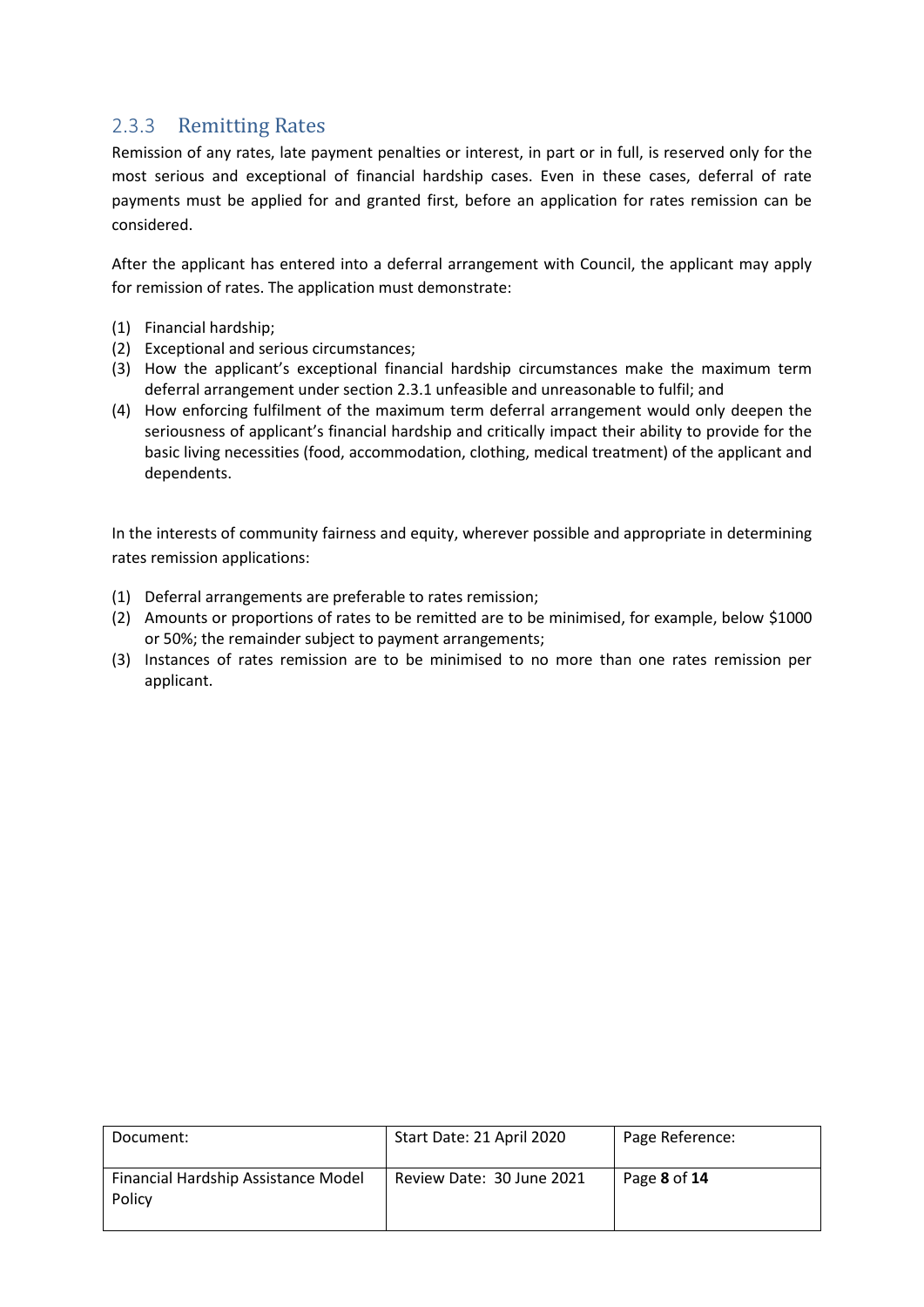## <span id="page-8-0"></span>3 **Applications**

### <span id="page-8-1"></span>3.1 Applying for Financial Hardship Assistance

To seek financial hardship assistance from Council, **an application for financial hardship assistance form** must be completed, and submitted as follows:

- Emailed to council @centralhighlands.tas.gov.au; or
- Mailed to the General Manager, PO Box 20, Hamilton Tas 7140.

Applications must:

- $\triangleright$  Demonstrate and provide evidence for financial hardship and circumstances (see section [2.2](#page-5-0) – [Evidence of Financial Hardship\)](#page-5-0);
- $\triangleright$  Describe the type of assistance sought, being:
	- o Postponing rate payments (a deferral arrangement);
	- o Postponing or waiving late payment penalties or interest;
	- o Remitting rates, late payment penalties or interest, in part or in full;
- $\triangleright$  Address the requirements of the relevant subsections of section [2.3](#page-6-0) How Council can [Help](#page-6-0)

#### <span id="page-8-2"></span>3.2 Assessing Applications

Applications for deferral arrangements will be decided by the General Manager.

Applications for remission of any rates or late payment penalties or interest charges must be decided by Council and require absolute majority to be approved.

| Document:                                     | Start Date: 21 April 2020 | Page Reference: |
|-----------------------------------------------|---------------------------|-----------------|
| Financial Hardship Assistance Model<br>Policy | Review Date: 30 June 2021 | Page 9 of 14    |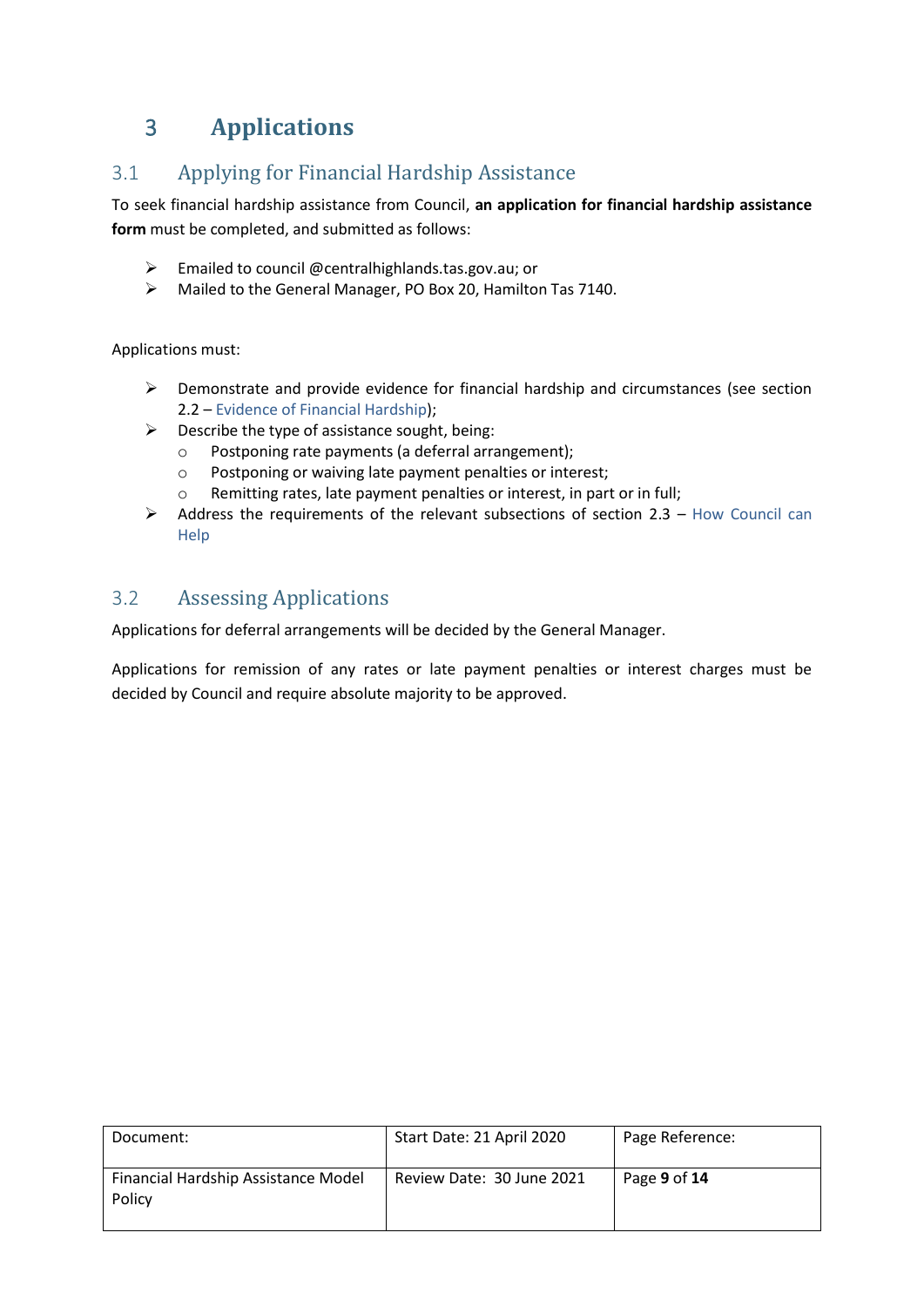

## **Application for Financial Hardship Assistance**

If you are a Central Highlands Council ratepayer you may be eligible for hardship assistance in the payment of overdue rates and charges<sup>4</sup> where you are experiencing genuine and serious financial hardship due to the COVID-19 Pandemic.

Ratepayers and tenants are encouraged to apply for assistance as soon as possible<sup>5</sup>.

For further information, see Central Highlands Council Financial Hardship Assistance Policy.

#### **Applicant Information**

This application is to apply the following concession(s) on the basis of financial hardship (**please select at least one**):

- ☐ Postponing rate payments (extension of time)
- ☐ Waiver of late payment penalties or interest for the period of financial hardship
- ☐ Rates remission.

 $\overline{\phantom{a}}$ 

Remission of any rates, late payment penalties or interest, in part or in full, is reserved only for the most serious and exceptional of financial hardship cases. Even in these cases, deferral of rate payments must be applied for and granted first, before an application for rates remission can be considered.

 $<sup>5</sup>$  Applications for assistance on residential investment properties will not be considered.</sup>

| Document:                                     | Start Date: 21 April 2020 | Page Reference: |
|-----------------------------------------------|---------------------------|-----------------|
| Financial Hardship Assistance Model<br>Policy | Review Date: 30 June 2021 | Page 10 of 14   |

 $^4$  This application applies only to Council rates and charges levied in accordance with Part 9 – Rates and Charges of the *Local Government Act 1993.*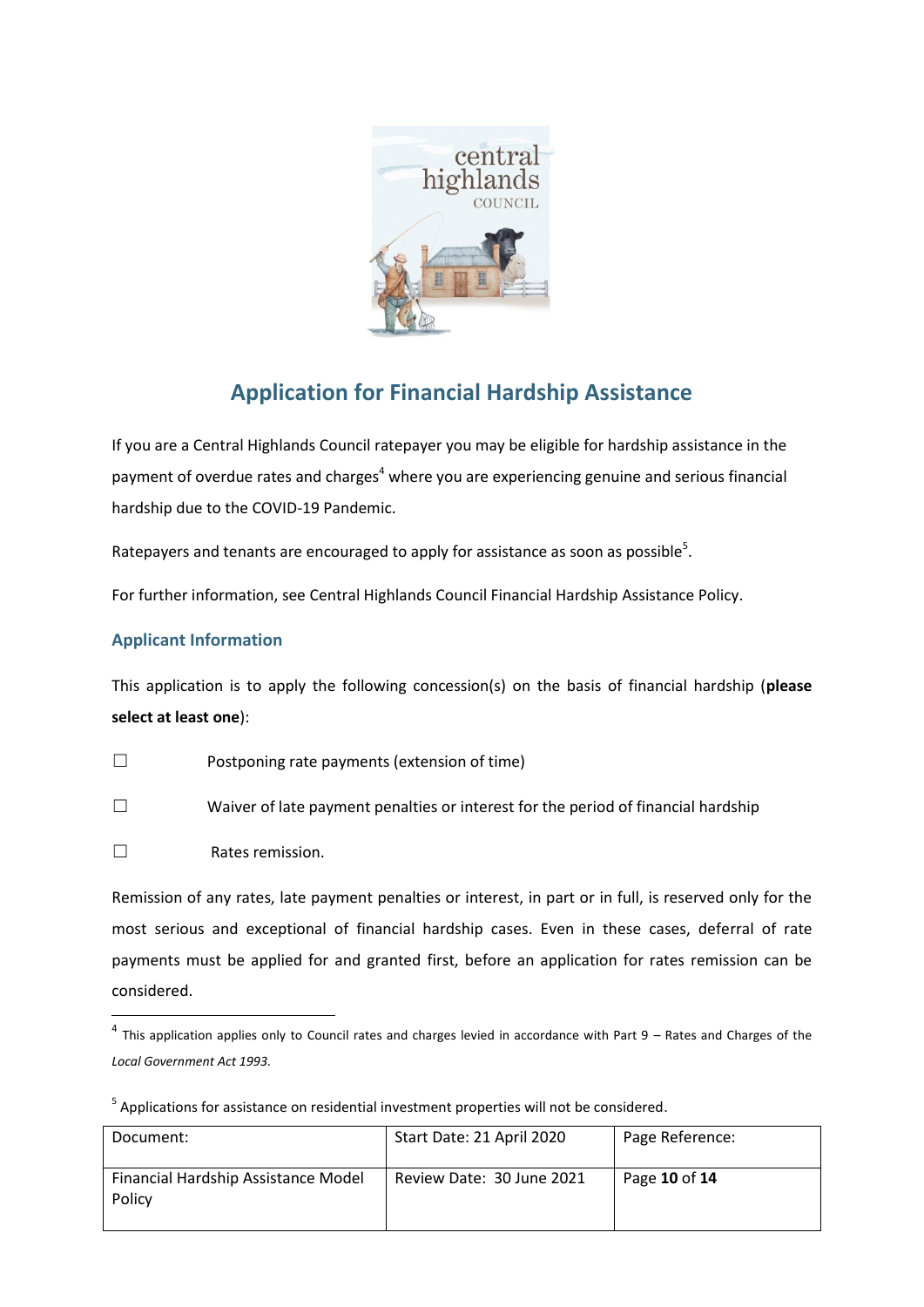If you are applying for assistance for more than one property you must complete an application for each property, as the nature, type and ownership of each may differ.

| Name<br>the<br><b>of</b><br>Property<br>Owner(s): |                                         |            |        |
|---------------------------------------------------|-----------------------------------------|------------|--------|
| <b>Name of Applicant:</b>                         |                                         |            |        |
| Are you the owner of the property?                | Yes<br>$\Box$                           | No         | $\Box$ |
| For what type of property are you applying?       | Residential<br>$\overline{\phantom{0}}$ | Commercial |        |
| Is the property a rental property?                | <b>Yes</b>                              | No         |        |

#### **Property Address:**

| <b>Street Address</b> |          |  |
|-----------------------|----------|--|
| Address Line 2        |          |  |
| Suburb                | Postcode |  |

#### **Please provide details of how we can contact you:**

| Name           |  |
|----------------|--|
| Phone number/s |  |
| Email address  |  |

| Document:                                     | Start Date: 21 April 2020 | Page Reference: |
|-----------------------------------------------|---------------------------|-----------------|
| Financial Hardship Assistance Model<br>Policy | Review Date: 30 June 2021 | Page 11 of 14   |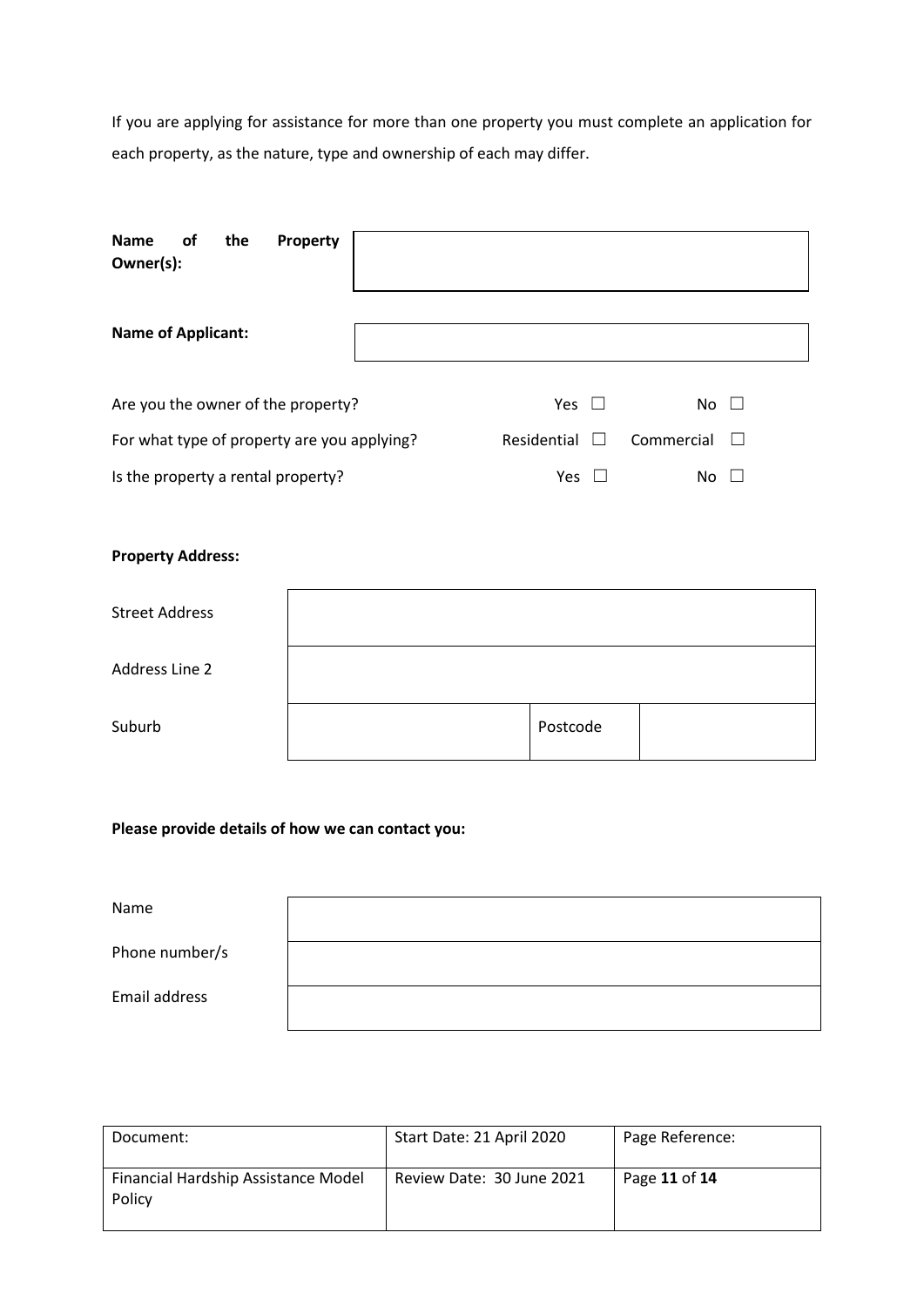**Please tell us why you are applying for hardship assistance**:

**To assist with the assessment process, please attach documentary evidence to assist us to review and assess your hardship application.** 

**Please include one or more of the following:**

□ Assessment by an independent accredited financial counsellor demonstrating an inability to both pay rates and to rearrange asset portfolios to facilitate payment

 $\Box$  Evidence of your business qualifying for the Job Keeper support package

 $\Box$  A statutory declaration from an independent professional, familiar with the applicant's circumstances (e.g. a family doctor for health-related evidence, a bank official, insurance policy manager)

 $\Box$  Pending disconnection of essential services, like water, electricity, gas (does not include mobile or internet bills)

 $\Box$  Notice of impending legal action

 $\Box$  Letter from charitable organisation regarding loss of employment or inability to provide for basic necessities

 $\Box$  Evidence of you qualifying for Job Seekers support

| Document:                                     | Start Date: 21 April 2020 | Page Reference: |
|-----------------------------------------------|---------------------------|-----------------|
| Financial Hardship Assistance Model<br>Policy | Review Date: 30 June 2021 | Page 12 of 14   |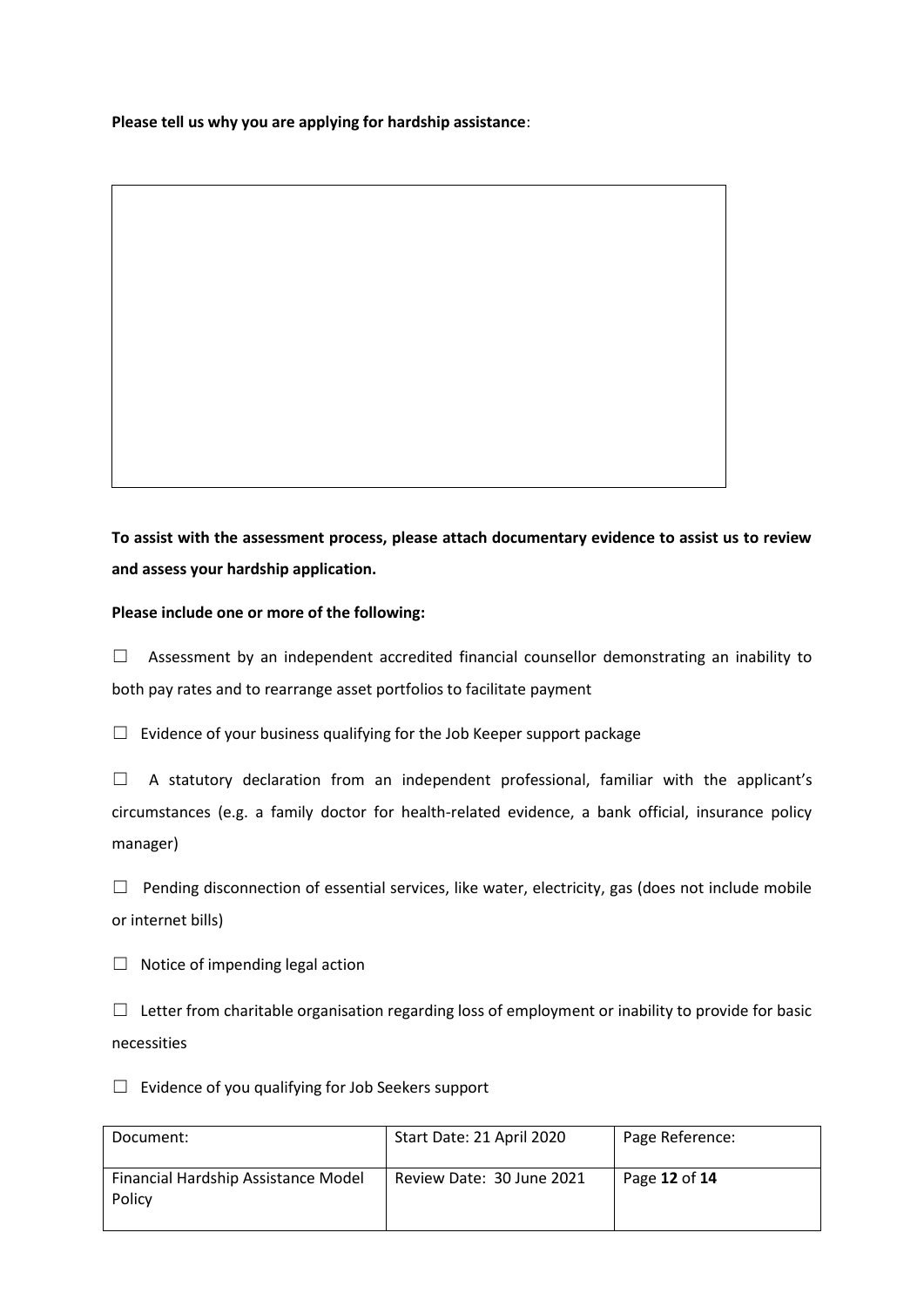$\Box$  Bank statements or notice, for example, an overdraft call or mortgaged property repossession

 $\Box$  Employer notice of redundancy or termination of employment

 $\Box$  Overdue medical bills

 $\Box$  Letter from doctor verifying the inability to earn an income due to illness or caring for a sick family member

 $\Box$  Final notice from school regarding payment of mandatory fees

□ Funeral expenses

 $\Box$  Repossession notice of essential items, like a car or motorcycle

 $\Box$  Other documentation demonstrating that you are experiencing financial hardship

Please describe below:

Please make sure your application and documentary evidence is addressed to the General Manager, and submitted as follows:

- $\triangleright$  Emailed to council @centralhighlands.tas.gov.au
- Mailed to General Manager, PO Box 20, Hamilton Tas 7140

| Document:                                     | Start Date: 21 April 2020 | Page Reference: |
|-----------------------------------------------|---------------------------|-----------------|
| Financial Hardship Assistance Model<br>Policy | Review Date: 30 June 2021 | Page 13 of 14   |